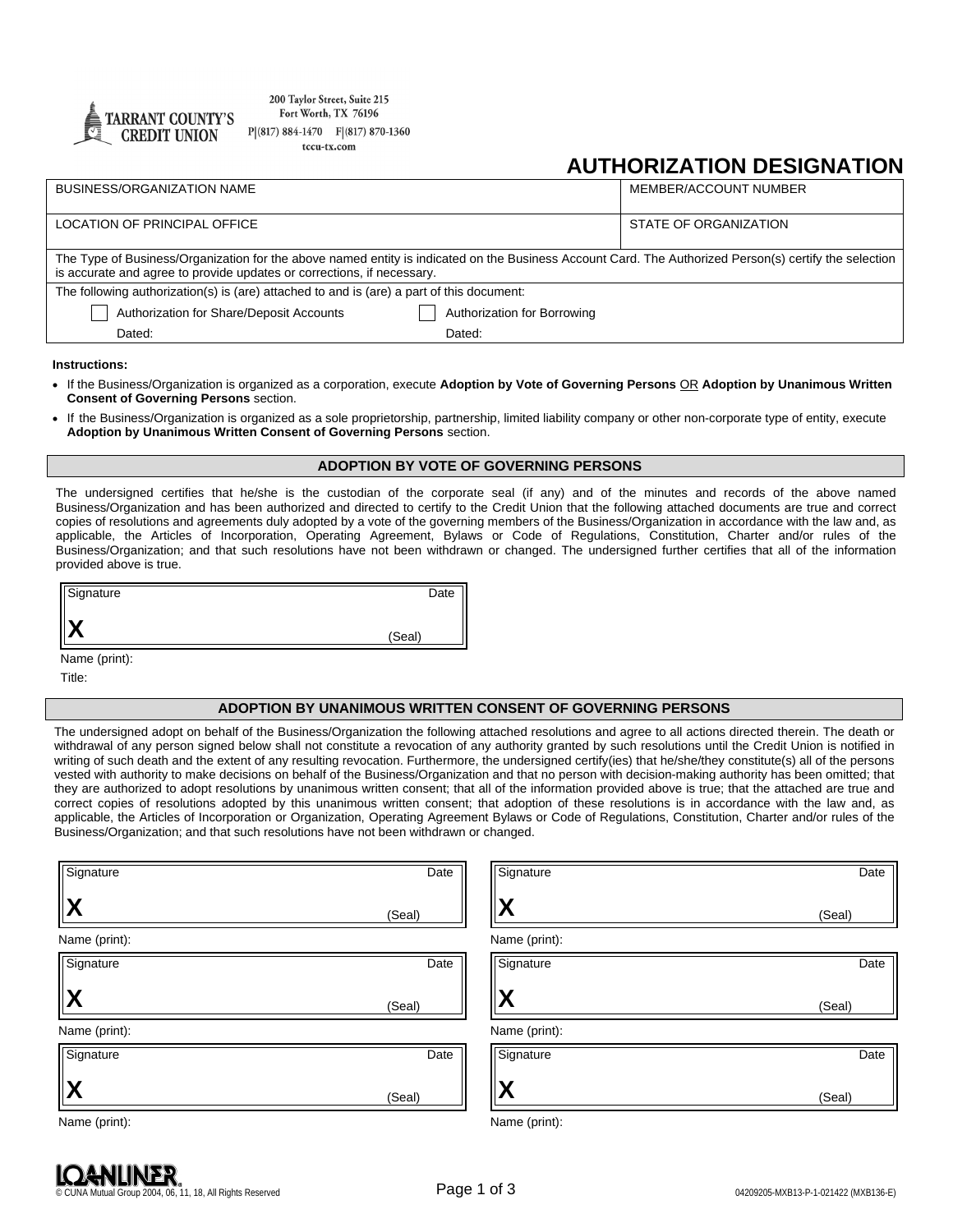**WHEREAS** on this day of day of the best interest of the set interest of the day of the best interest of the best interest of the

Business/Organization to establish a membership in and depository relationship with ("Credit Union"); and

**WHEREAS** Business/Organization has considered the terms of the Business Membership and Account Agreement governing accounts established at the Credit Union;

**NOW, THEREFORE, BE IT RESOLVED AND AGREED,** that the Credit Union is hereby designated as a depository of funds belonging to the Business/Organization.

**BE IT FURTHER RESOLVED AND AGREED,** that the person(s) designated below as an Authorized Person(s) has (have) the authority to establish a depository relationship with the Credit Union and may, from time to time, open one or more share or deposit account(s) of any type. It is distinctly agreed and understood that the designated Authorized Person(s) is (are) vested with all power and authority described for an Authorized Person in the Business Membership and Account Agreement.

**BE IT FURTHER RESOLVED AND AGREED,** that the Credit Union will be notified promptly and in writing of any change pertaining to the Authorized Person(s) identified below, of any change in the ownership, legal structure, or management of the Business/Organization, and upon any dissolution or bankruptcy of the Business/Organization.

**BE IT FURTHER RESOLVED AND AGREED,** that the Credit Union may rely on any actual or facsimile signature that reasonably resembles the facsimile or specimen signature of an Authorized Person provided below, in the exercise of any authority granted by the Business Membership and Account Agreement until notified in writing of a change; that the Credit Union shall not be held liable for refusing to honor any signature where the Business/Organization has not provided to the Credit Union a facsimile or specimen signature; that the Business/Organization holds the Credit Union harmless from and agrees to indemnify the Credit Union for all claims, demands, losses, costs, damages or expenses including reasonable attorney's fees suffered or incurred by the Credit Union resulting from payments and disbursements made or any other actions the Credit Union takes in good faith in reliance on the actual or facsimile signatures of an Authorized Person, provided that when a signature is required to exercise the authority described in the Business Membership and Account Agreement, the signature of an Authorized Person with respect to share or deposit accounts must appear on the appropriate document.

| AUTHORIZED PERSON(S) FOR SHARE/DEPOSIT ACCOUNTS |        |                              |        |
|-------------------------------------------------|--------|------------------------------|--------|
| Facsimile/Specimen Signature                    | Date   | Facsimile/Specimen Signature | Date   |
|                                                 | (Seal) | Χ                            | (Seal) |
| Name (print):                                   |        | Name (print):                |        |
| Title:                                          |        | Title:                       |        |
| Facsimile/Specimen Signature                    | Date   | Facsimile/Specimen Signature | Date   |
| l X                                             | (Seal) |                              | (Seal) |
| Name (print):                                   |        | Name (print):                |        |
| Title:                                          |        | Title:                       |        |

**BE IT FURTHER RESOLVED AND AGREED,** that as noted below, this Authorization for Share/Deposit Accounts:

Is the first Authorization for Share/Deposit Accounts presented to the Credit Union.

Expressly revokes and replaces any and all prior Authorizations for Share/Deposit Accounts adopted by the Business/Organization and presented to the Credit Union.

Supplements any and all prior Authorizations for Share/Deposit Accounts adopted by the Business/Organization and presented to the Credit Union.

(If none of the above boxes are checked, the Credit Union may assume that this document revokes and replaces any and all prior Authorizations for *Share/Deposit Accounts that may be on file.)*